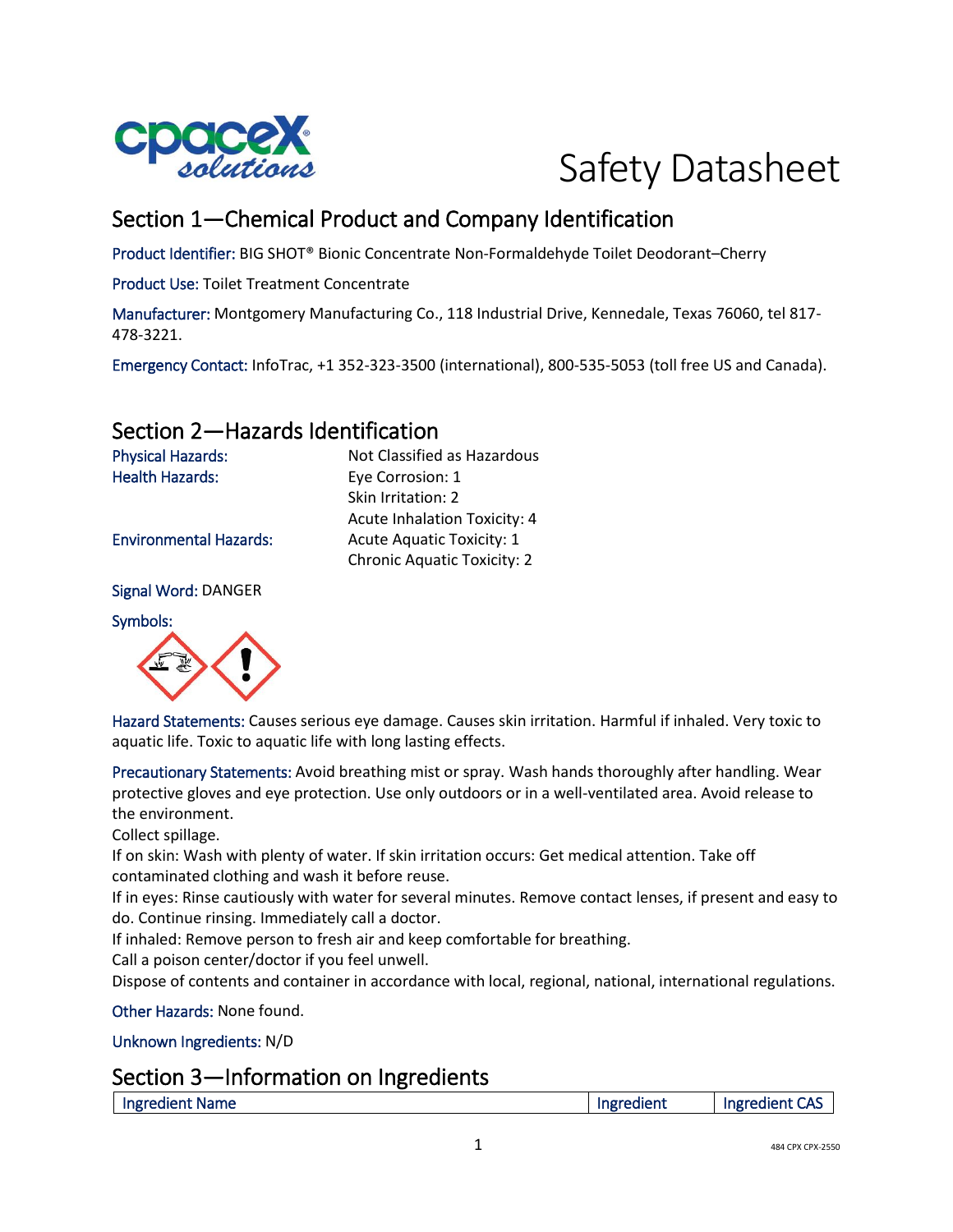|                                                              | Percentage | No |
|--------------------------------------------------------------|------------|----|
| The exact chemical identities and percentages of composition |            |    |
| have been withheld as a trade secret.                        |            |    |

## Section 4—First Aid Measures

Skin contact: If on skin or hair: Wash with plenty of water. If skin irritation occurs: Get medical attention. Take off contaminated clothing and wash it before reuse.

Eye contact: If in eyes: Rinse cautiously with water for several minutes. Remove contact lenses, if present and easy to do. Continue rinsing. Immediately call a doctor.

Ingestion: If swallowed: No need for first aid is anticipated if material is swallowed. If irritation occurs, seek medical attention.

Inhalation: If inhaled: Get to fresh air. If not breathing or if breathing is difficult, provide respiratory assistance and seek medical attention.

Most important symptoms/effects, acute and delayed: N/D

Indication of immediate medical attention/special treatment: N/D

## Section 5—Fire-Fighting Measures

Suitable extinguishing media: Foam, carbon dioxide, dry chemical or water fog.

Specific hazard arising from chemicals: None known

Special equipment and precautions: Self-contained or air supplied breathing apparatus and protective gear. Cool nearby drums with water to prevent pressure build-up.

# Section 6—Accidental Release Measures

Personal precaution, protective equipment, emergency procedures: Avoid contact with skin and eyes. Do not ingest. Do not inhale. Wear Personal Protective Equipment (refer to section 8).

Methods and material for containment and clean up: Avoid release to the environment. Stop discharge and contain material. Substantial quantities may be recovered with a vacuum pump. Use explosion proof equipment if flammable or combustible. Otherwise, use appropriate absorbent. Place contaminated material in container suitable for disposal. Use appropriate protective equipment. Be sure there is adequate ventilation. Do not flush to streams or other bodies of water. Contact appropriate environmental agencies if further guidance is required.

# Section 7—Handling and Storage

Precautions for safe handling: Wash thoroughly after handling, especially before eating, drinking, smoking or using restroom facilities. Wash goggles and gloves. Launder contaminated clothing. Do not swallow. Do not get in eyes. Do not inhale mists or vapors.

Cautions for safe storage: Store locked up.

Incompatibilities: Strong oxidizing and reducing agents

# Section 8—Exposure controls/personal protection

Exposure Limits: N/D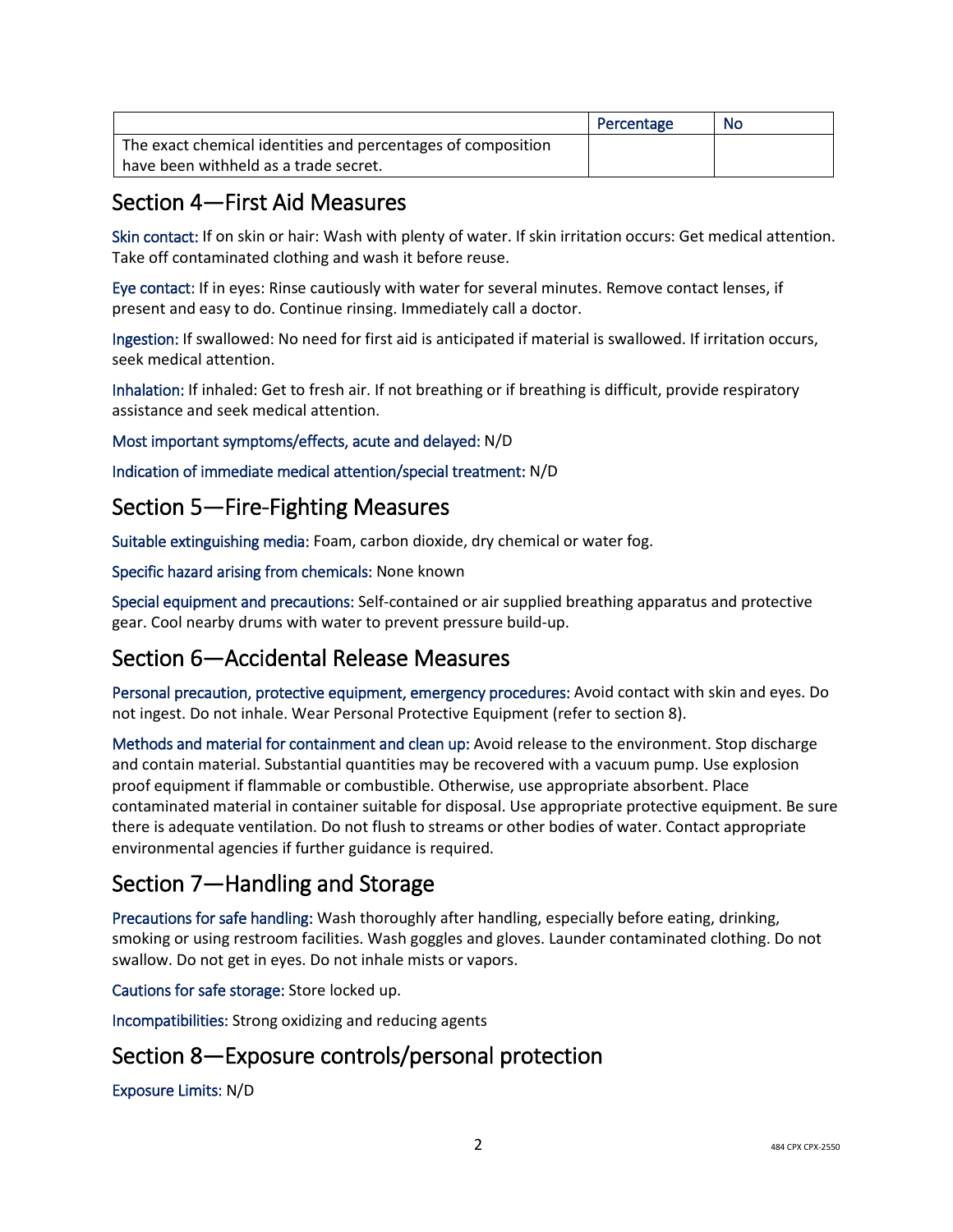Specific Engineering: Not established.

Individual protective equipment and measures: Eye Protection: Prevent eye contact. Wear chemical splash goggles or similar eye protection if the potential exists for eye contact. Skin Protection: Avoid skin contact. Wear rubber or impervious plastic gloves to prevent contact. Launder contaminated clothing before re-use. Respiratory Protection: Full face respirator with formaldehyde cartridges when vapor concentration is 1-10. Self-contained breathing apparatus when concentration is 10-100. General Hygiene: Wash hands after handling. Other Protective Clothing or Equipment: Eye wash fountain and safety shower in area.

## Section 9—Physical and Chemical Properties

| <b>Physical State: Liquid</b>                     | Flammability (solid, gas): Not Flammable |
|---------------------------------------------------|------------------------------------------|
| <b>Color: Blue</b>                                | Vapor Pressure (mmHg): N/D               |
| <b>Odor: Characteristic Fragrance</b>             | Vapor Density (air= 1): N/D              |
| Odor Threshold: N/D                               | <b>Relative Density: 1.04</b>            |
| pH: N/D                                           | Solubilities: In water: complete         |
| Melting point/freezing Point: N/D                 | <b>Partition Coefficient: N/D</b>        |
| Initial Boiling Point and Boiling Range: 205 °F   | Auto-Ignition Temperature: N/D           |
| Flash Point: 204 °F                               | Decomposition Temperature: N/D           |
| <b>Evaporation Rate: N/D</b>                      | Viscosity: N/D                           |
| Upper/Lower Flammability or Explosive limits: N/D |                                          |

## Section 10—Stability and Reactivity:

| <b>Chemical Stability: Stable</b>            | Condition to Avoid: High heat, flames and sparks. |
|----------------------------------------------|---------------------------------------------------|
| Reactivity: No specific reactivity test data | Possibility of Hazardous Reaction: Hazardous      |
| available for this mixture.                  | Polymerization: will not occur.                   |
| Incompatible Materials: Strong oxidizing and | <b>Hazardous Decomposition Products:</b>          |
| reducing agents                              | Carbon monoxide, carbon dioxide, and possibly     |
|                                              | other combustion product.                         |

# Section 11—Toxicological information:

Information on the likely routes of exposure: Skin contact, eye contact, inhalation, ingestion.

| <b>Chemical Name</b>                          | Oral LD50     | <b>Dermal LD50</b> | <b>Inhalation LD50</b> |
|-----------------------------------------------|---------------|--------------------|------------------------|
| Ingredient 1                                  | $>900$ mg/kg  | N/D                | N/D                    |
| Ingredient 2                                  | 1,900 mg/kg   | N/D                | N/D                    |
| Ingredient 3                                  | $1,300$ mg/kg | N/D                | N/D                    |
| Ingredient 4                                  | $>400$ mg/kg  | N/D                | N/D                    |
| Ingredient 5                                  | $>400$ mg/kg  | N/D                | N/D                    |
| Product as a Whole                            | 2,636 mg/kg   | N/D                | N/D                    |
| The exact chemical identities and percentages |               | N/D                | N/D                    |
| of composition have been withheld as a trade  |               |                    |                        |
| secret.                                       |               |                    |                        |

Important symptoms: Refer to Section 4—First Aid Measures.

Effects of Acute Exposure: Eyes: May cause severe eye irritation. Skin: May cause irritation with prolonged or repeated contact. Inhalation: May irritate or damage mucous membranes of respiratory or digestive tract.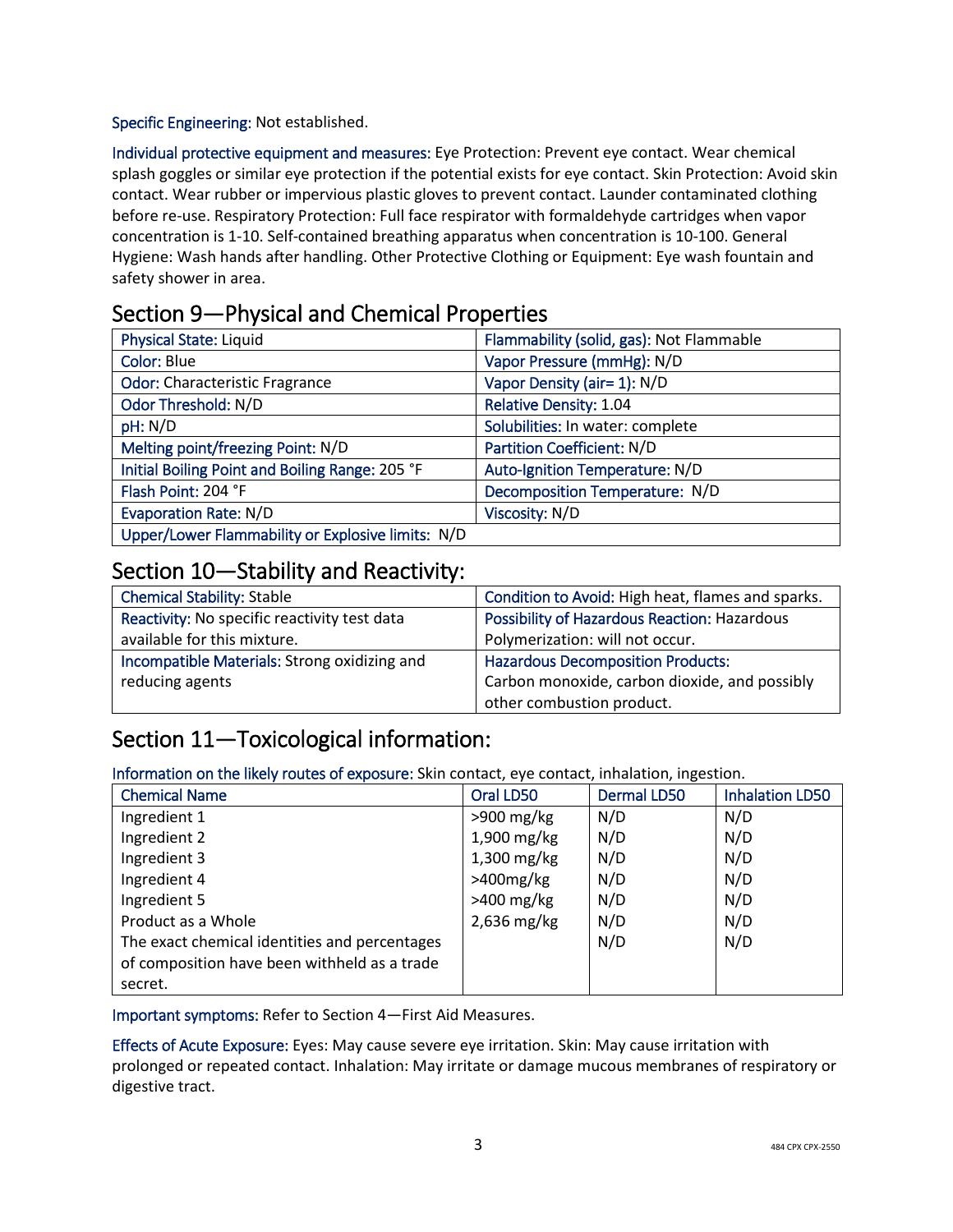#### Effects of Chronic Exposure: N/D

Carcinogenicity: IARC, ACGIH, NTP, OSHA: No component of this product present at levels greater than or equal to 0.1% is identified as probable, possible or confirmed human carcinogen by IARC, ACGIH, NTP, OSHA respectively.

#### Other Data: N/D

#### Section 12—Ecological Information:

Ecotoxicity: Very toxic to aquatic life. Toxic to aquatic life with long lasting effects.

| Persistence and degradability: N/D | Bioaccumulative Potential: N/D |
|------------------------------------|--------------------------------|
| Mobility in Soil: N/D              | Other Adverse Effects: N/D     |

## Section 13—Disposal Considerations

Waste Treatment Method: Avoid release to the environment. Collect spillage. Do not dispose of near water system. Offer surplus and non-recyclable solutions to a licensed disposal company. Contact a licensed professional waste disposal service to dispose of this material. Dispose of contents and container in accordance with local, regional, national, international regulations.

## Section 14—Transport Information

| UN number:                                                                  | UN proper shipping name:     |
|-----------------------------------------------------------------------------|------------------------------|
| Transport hazard class(es):                                                 | Packing group if applicable: |
| <b>Environmental hazards:</b>                                               | <b>Special precautions:</b>  |
| Transport in bulk (according to Annex II of MARPOL 73/78 and the IBC Code): |                              |

#### Section 15—Regulatory information

No information found.

#### Section 16—Other Information

#### Key to Abbreviations:

no info not determined, no information found N/D not determined, no information found

Date SDS Prepared: July 1, 2015

Suggested NFPA rating: N/D

Suggested HMIS rating: H=1, F=0, P=0, PPE=N/D. (NPCA recommends that PPE codes be determined by the employer, who is most familiar with the actual conditions under which chemicals are used at the work location.)

This information is prepared according to 29 CFR 1910.1200 and is based on typical working conditions, use of product according to label directions, and the works of others. It may not be accurate. Actual use conditions are beyond our control. Employers should make their own studies to determine the suitability of the information for their purposes. Users assume all risks of use, handling, and disposal of the product, or of publishing, use, or reliance upon, this information. We assume no liability for any claims, losses, or damages of any third party or for lost profits or any special, indirect, incidental, consequential or exemplary damages, howsoever arising, even if we have been advised of the possibility